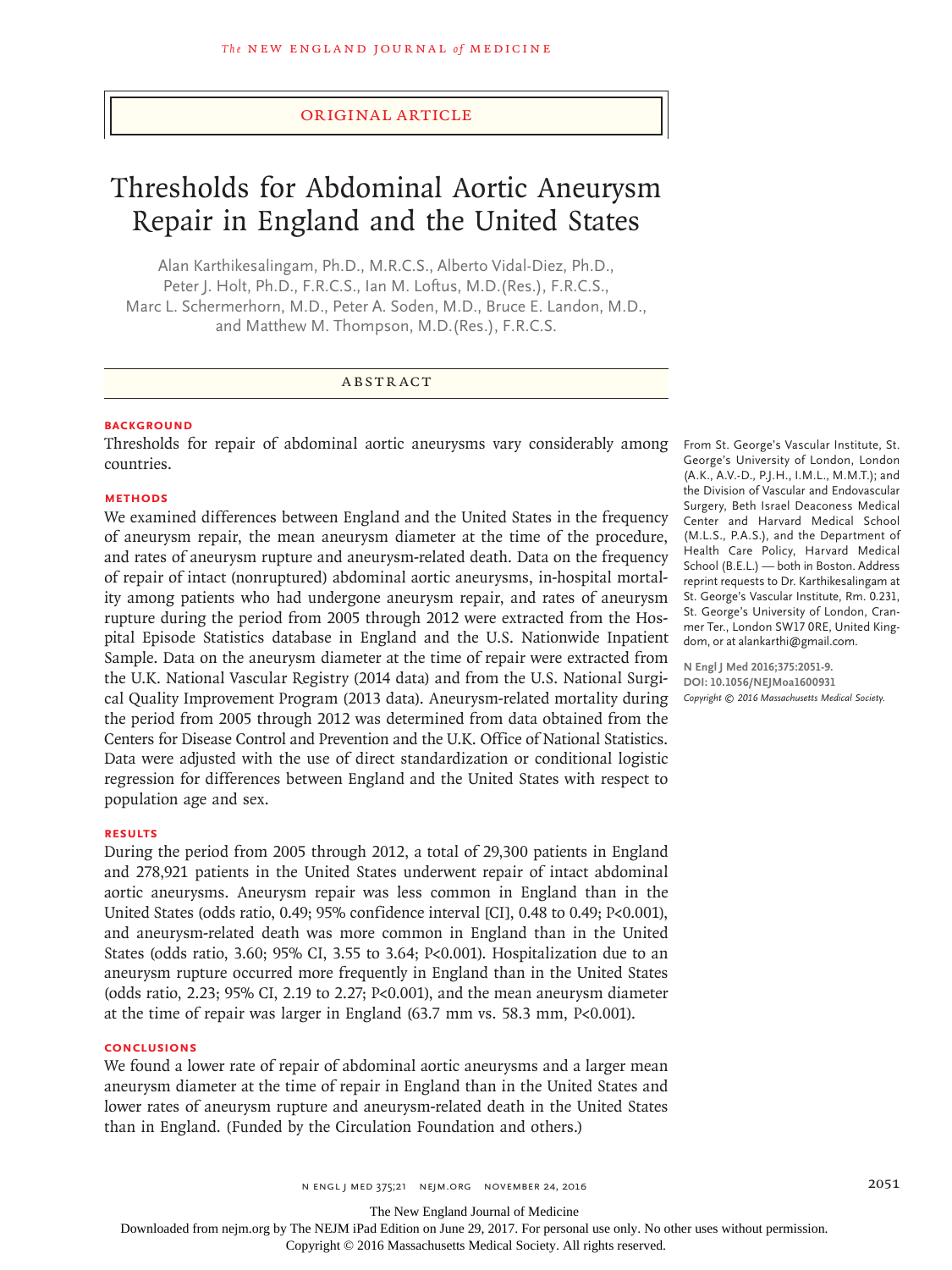THE DECISION ABOUT WHETHER TO RE-<br>pair an abdominal aortic aneurysm re-<br>quires consideration of a balance of risks,<br>including aneurysm rupture if surgery is not perpair an abdominal aortic aneurysm requires consideration of a balance of risks, formed and death due to aneurysm repair itself, as well as consideration of an individual patient's probable life expectancy. The decision is influenced by patient and clinician preference, medical management of coexisting conditions, and the availability of and access to endovascular procedures as an alternative to open repair. The aneurysm diameter is the best predictor of aneurysm rupture $1,2$ ; the risk increases exponentially with an increasing diameter.<sup>3</sup> Therefore, the aneurysm diameter is a key determinant of the threshold for intervention.

International guidelines recommend that intervention should be considered once the aneurysm diameter exceeds 55 mm in men or 50 mm in women.4 However, the considerable variation in clinical practice reflects uncertainty regarding the best threshold for intervention. The proportion of aneurysms that are repaired at a diameter of less than 55 mm has been reported to range from 6.4 to 29.0% in various countries.<sup>5</sup>

The current study aimed to compare the incidence of repair of intact (nonruptured) aneurysms and the aneurysm diameters at the time of repair in England with those in the United States. We sought to examine whether any difference in the threshold for repair of intact aneurysms might be associated with a discrepancy in aneurysm-related mortality between the two countries.

# Methods

#### **Study Conduct and Oversight**

The study was designed and the data were gathered and analyzed by all the authors, who made the decision to submit the manuscript for publication and vouch for the accuracy and completeness of the data and all analyses. Funding was provided by the Circulation Foundation and the National Institute for Health Research in the United Kingdom and by the National Institutes of Health in the United States. The funding agencies had no role in the design of the study, the collection and analysis of the data, the preparation of the manuscript, or the decision to submit the manuscript for publication.

#### **Data Sources for Aneurysm Repair,**

## **In-Hospital Mortality, and Aneurysm Rupture**

National data on the frequency of repair of intact infrarenal abdominal aortic aneurysms and inhospital mortality among patients who had undergone aneurysm repair were extracted from the Hospital Episode Statistics database in England and the Nationwide Inpatient Sample in the United States. These and other data sources that were used in this study are described in the Supplementary Methods section in the Supplementary Appendix, available with the full text of this article at NEJM.org.

We identified cases of either endovascular or open repair of intact aneurysms between January 1, 2005, and December 31, 2012, by a search for patients who had an elective admission associated with codes for endovascular or open repair of an aneurysm in the *International Classification of Diseases, 10th Revision* (ICD-10), or Office of Population Censuses and Surveys Classification of Interventions and Procedures, version 4, in the Hospital Episode Statistics database and with relevant codes in the *International Classification of Diseases, 9th Revision, Clinical Modification* in Nationwide Inpatient Sample data. Identification involved the use of published methods<sup>6</sup> (described in the Supplementary Methods section and Table S1 in the Supplementary Appendix).

For the same study period, the Hospital Episode Statistics database was used to determine the frequency of hospital admissions for a ruptured abdominal aortic aneurysm in England. The Nationwide Inpatient Sample was used to determine the same information in the United States. Previously published methods<sup>7</sup> (described in the Supplementary Methods section in the Supplementary Appendix) were used to determine the frequency of hospital admissions.

## **Data Sources for Long-Term Survival and Aneurysm-Related Mortality**

Data on long-term survival among patients who had undergone repair of abdominal aortic aneurysms between January 1, 2005, and December 31, 2008, were obtained, and follow-up data were censored on December 31, 2009. Representative U.S. data were obtained by identifying all traditional Medicare beneficiaries who had undergone elective endovascular or open repair of abdominal aortic aneurysms, according to previously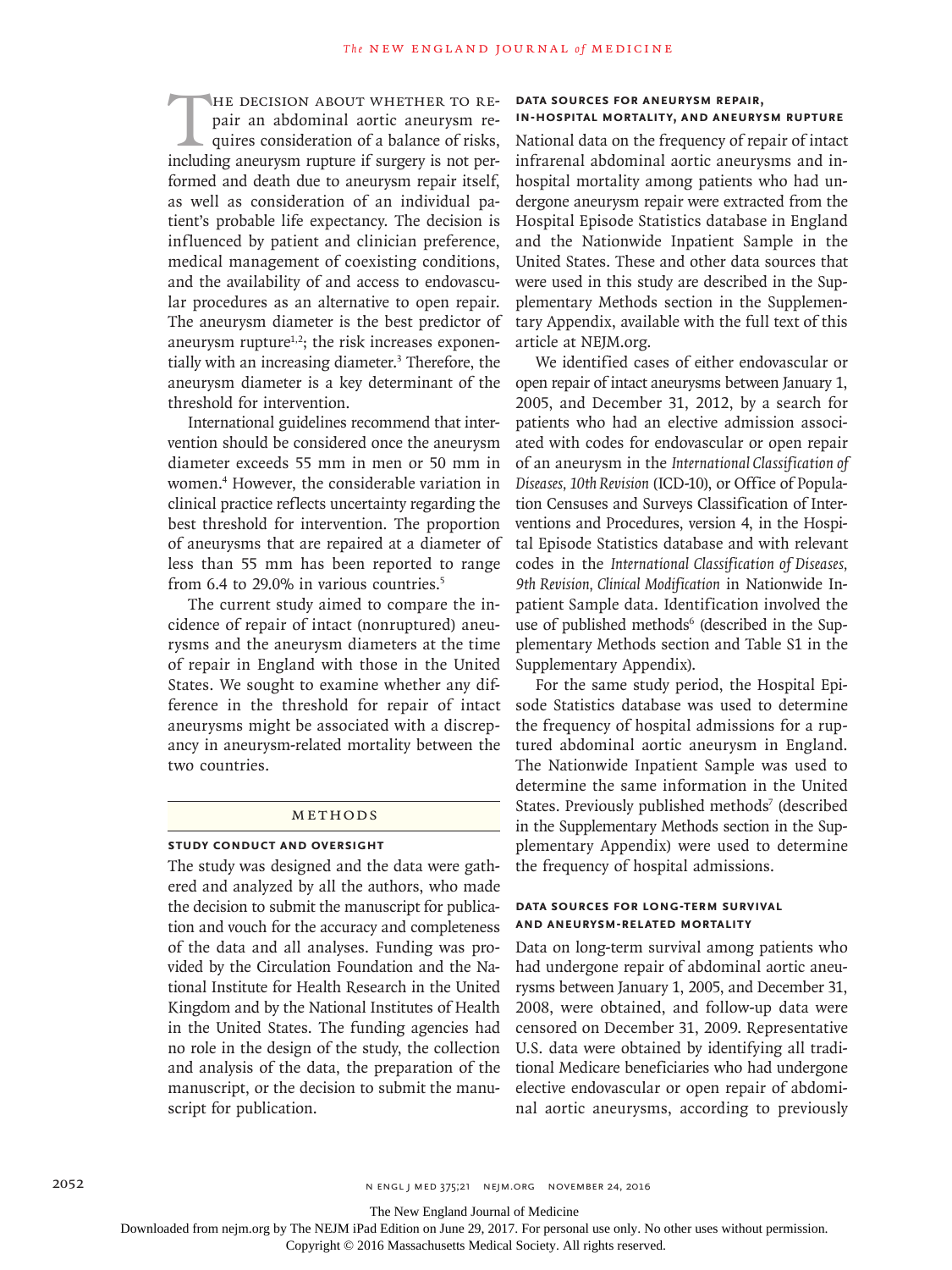published selection criteria and coding methods<sup>8</sup> (described in the Supplementary Methods section in the Supplementary Appendix). Data on patients in England were obtained from the Hospital Episode Statistics database, as described above.

Data on the frequency of aneurysm-related deaths during the period from 2005 through 2012 in the United States were obtained from the Centers for Disease Control and Prevention (CDC) (www.cdc.gov), and those data in England were obtained from the Office of National Statistics (www.ons.gov.uk). Aneurysm-related death in both countries was defined as death associated with the causes recorded with the ICD-10 codes listed in Table S1 in the Supplementary Appendix.

## **Data Sources for Aneurysm Diameter and Covariate Risk Factors**

Descriptive data on the preoperative maximum aneurysm diameter at the time of elective repair in patients in England were obtained from the National Vascular Registry for the period from January through December 2014; data on patients in the United States were obtained from the National Surgical Quality Improvement Program (NSQIP) for the period from January through December 2013. Data on the prevalence of abdominal aortic aneurysms at each diameter among men in England during the period from 2009 through 2014 were extracted from the National Health Service Abdominal Aortic Aneurysm Screening Programme (NAAASP).

Data on the prevalence of smoking, hypercholesterolemia, and hypertension were obtained with the use of previously published methods<sup>9</sup> (described in the Supplementary Methods section and Table S1 in the Supplementary Appendix). Data on the prevalence of smoking during the period from 2001 through 2005 were extracted from the International Mortality and Smoking Statistics database (version 4.12), and data on the prevalence of hypertension, the use of lipidlowering medication, and the prevalence of hypercholesterolemia during the period from 2005 through 2010 were obtained from the World Health Organization Global InfoBase. Because of systematic differences in coding policies between the United States and England and the likelihood of resulting ascertainment bias, data on coexisting conditions from the Hospital Episode Statistics database, Medicare, and the Nationwide Inpatient Sample were not used for risk adiustment.

#### **Statistical Analysis**

The direct standardization method was used to adjust for differences in age and sex between England and the United States for annual data on the frequency of repair of intact aneurysms, hospitalizations for aneurysm rupture, and aneurysm-related deaths. Study cohorts were stratified according to sex and 5-year age group. Cohorts in England were standardized with reference to the 2011 Office of National Statistics census data, and cohorts in the United States were standardized with reference to the 2010 U.S. Census Bureau data (www.census.gov).

A conditional logistic-regression analysis was performed. This analysis incorporated the age and sex strata as blocking variables in the calculation of the adjusted difference between England and the United States with respect to the incidence of repair of intact aneurysms, hospitalizations for aneurysm rupture, and aneurysm-related deaths. A sensitivity analysis was performed to investigate whether the discrepancy in aneurysmrelated mortality between the United States and England might have been partly related to differences in the prevalence of smoking, hypercholesterolemia, or hypertension. Survival was characterized with the use of the Kaplan–Meier method and compared between countries by means of a Cox proportional-hazards model that incorporated adjustment for age, sex, year of surgery, and type of repair procedure (endovascular or open).

For the analysis of aneurysm diameter, crude means were reported for each country, and population-weighted means were calculated. A conditional regression analysis incorporating age, sex, and country of repair was used to assess the difference in aneurysm diameter at the time of repair between England and the United States and to test for statistical significance.

To model the potential effect of U.S. thresholds for aneurysm repair on rates of repair of intact aneurysms in England, data on the size of aneurysms at the time of repair were used to derive a standardized incidence of aneurysm repair per 100,000 men in the United States. Diameter-specific prevalence data from the NAAASP were then used to determine the ex-

The New England Journal of Medicine

Downloaded from nejm.org by The NEJM iPad Edition on June 29, 2017. For personal use only. No other uses without permission.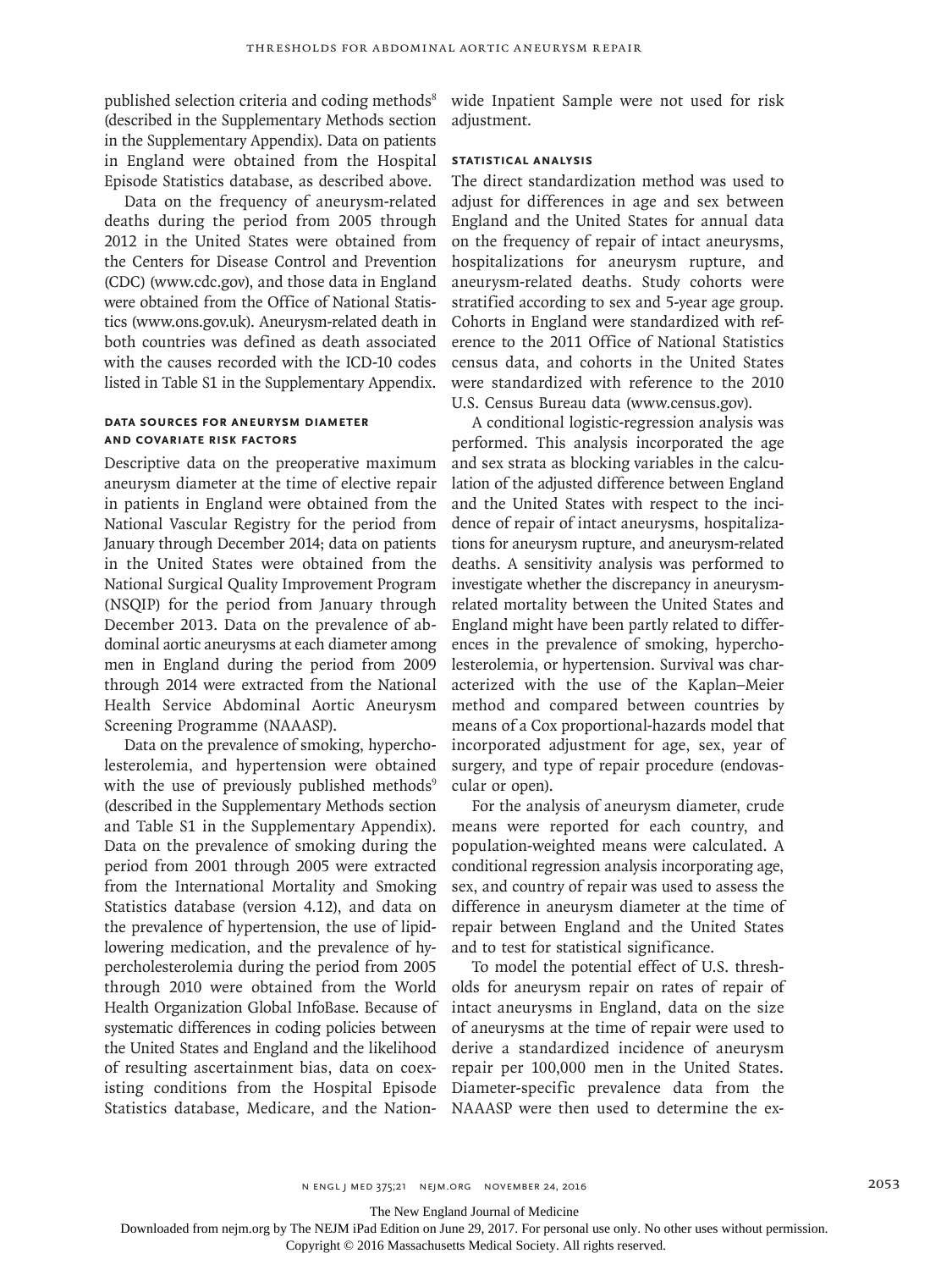

**Figure 1. Repair of Intact Abdominal Aortic Aneurysms in England and the United States, 2005–2012.**

Shown are the incidence of repair of intact abdominal aortic aneurysms (Panel A) and the percentage of all repairs of intact abdominal aortic aneurysms that were endovascular procedures (Panel B). Data on patients in England are from the Hospital Episode Statistics database, and data on pa-

> pected standardized rate of aneurysm repair at each aneurysm diameter in England if England adopted U.S. rates of repair. All analyses were performed with the use of SAS software, version 9.3 (SAS Institute), and Stata software, version 12.0 (StataCorp).

## **RESULTS**

#### **Frequency of Aneurysm Repair**

During the period from 2005 through 2012, a total of 29,300 patients underwent repair of intact abdominal aortic aneurysms in England (according to the Hospital Episode Statistics data), as compared with an estimated 278,921 patients who underwent repair of intact abdominal aortic aneurysms in the United States (according to the Nationwide Inpatient Sample data). The incidence of repair of intact aneurysms in England increased from 27.11 procedures per 100,000 persons in 2005 to 31.85 per 100,000 in 2012 (Fig. 1A). During the same period, the incidence of repair of intact aneurysms in the United States increased from 57.85 procedures per 100,000 persons in 2005 to 64.17 per 100,000 in 2012.

Across all study years and after standardization for population age and sex, repair of intact aneurysms was significantly less common per 100,000 population in England than in the United States (odds ratio, 0.49; 95% confidence interval [CI], 0.48 to 0.49; P<0.001) (Table S2A in the Supplementary Appendix). Overall during the study, the percentage of repairs of intact aneurysms that were endovascular procedures was lower in England than in the United States (45.5% vs. 67.0%, P<0.001). This lower rate persisted in 2012 despite an increase in endovascular repair procedures in England over time (the percentages of repairs that were endovascular procedures in 2012 were 67.2% in England vs. 75.4% in the United States, P<0.001 [Fig. 1B]).

## **In-Hospital Mortality and Long-Term Survival**

Overall, in-hospital mortality among patients who had undergone aneurysm repair was 2.6% in England as compared with 1.8% in the United States (0.9% vs. 0.8% among patients who had undergone endovascular repair and 4.1% vs. 4.0% among patients who had undergone open repair). After standardization for the method of repair, age, sex, and year of surgery, there was no significant difference in in-hospital mortality between England and the United States (odds ratio, 1.04; 95% CI, 0.96 to 1.12; P=0.40).

Among 11,409 patients who had undergone aneurysm repair in England and 34,073 Medicare patients who had undergone aneurysm repair in the United States during the period from 2005 through 2008, the rate of 3-year survival was 78.5% in England versus 79.5% in the United States (76.6% vs. 79.8% among patients who had undergone endovascular repair and 78.1% vs. 79.1% among patients who had undergone open repair) (Fig. 2). After adjustment for age, sex, year of surgery, and endovascular versus open repair, there was no significant difference in the rate of 3-year survival between patients who had undergone aneurysm repair in England and those who had undergone this procedure in the United

The New England Journal of Medicine

Downloaded from nejm.org by The NEJM iPad Edition on June 29, 2017. For personal use only. No other uses without permission.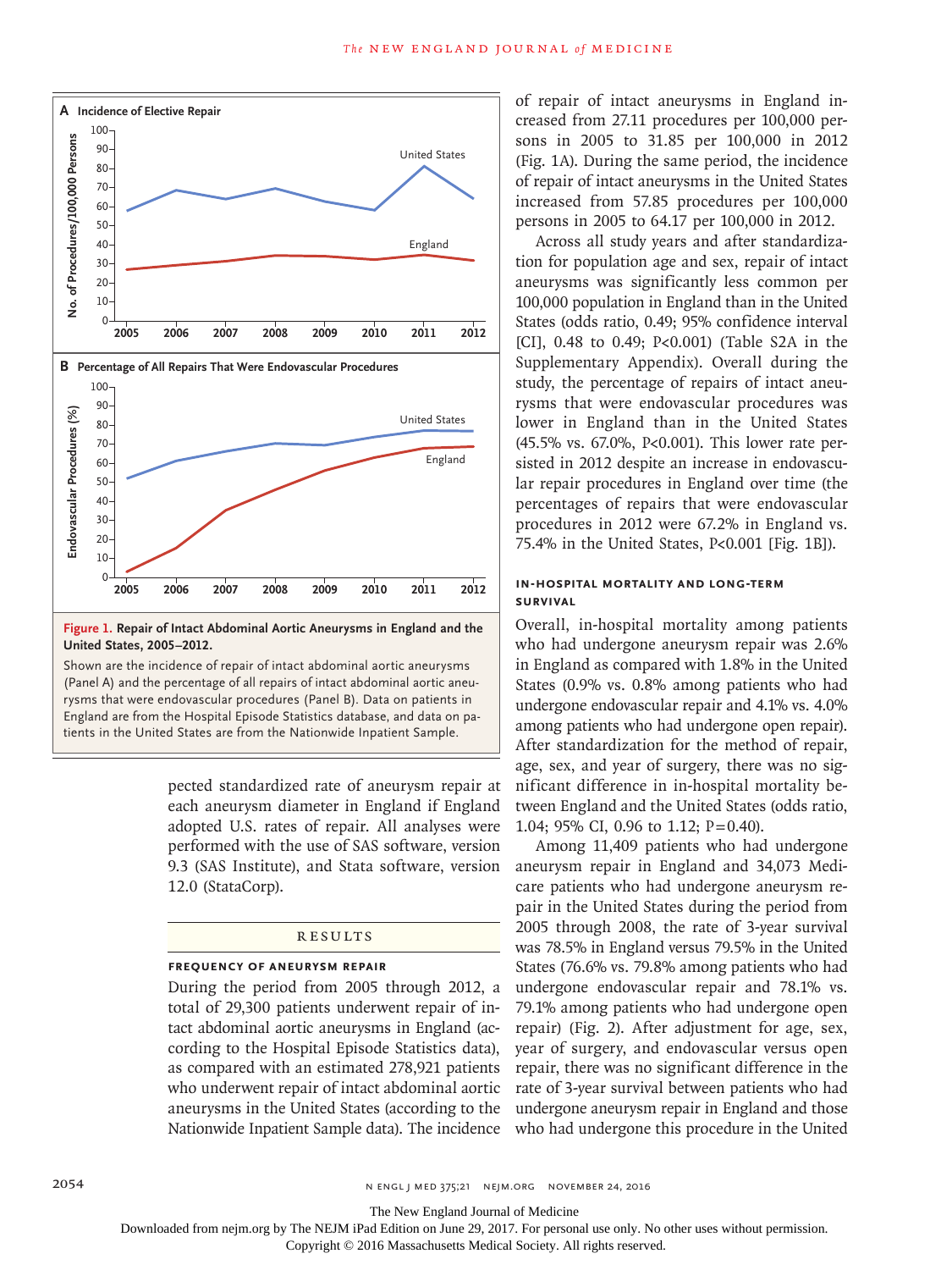States (hazard ratio for death, 0.97; 95% CI, 0.92 to  $1.02$ ;  $P = 0.17$ ).

## **Aneurysm Rupture**

During the period from 2005 through 2012, a total of 17,253 patients in England and 35,922 patients in the United States were hospitalized for aneurysm rupture. The incidence decreased from 21.34 hospitalizations due to aneurysm rupture per 100,000 population in England in 2005 to 16.30 per 100,000 in 2012 (Fig. 3A). During the same period, the incidence in the United States decreased from 10.10 hospitalizations due to aneurysm rupture per 100,000 population in 2005 to 7.29 per 100,000 in 2012. Across all study years and after standardization for population age and sex, hospitalization due to aneurysm rupture was significantly more common in England than in the United States (odds ratio, 2.23; 95% CI, 2.19 to 2.27; P<0.001) (Table S2B in the Supplementary Appendix).

# **Aneurysm-Related Death**

During the period from 2005 through 2012, a total of 39,740 aneurysm-related deaths occurred in England, as compared with 51,475 aneurysmrelated deaths in the United States. The incidence decreased from 53.55 aneurysm-related deaths per 100,000 persons in England in 2005 to 34.43 per 100,000 in 2012 (Fig. 3B). Over the same period, aneurysm-related deaths decreased in the United States from 16.24 per 100,000 persons in 2005 to 9.03 per 100,000 in 2012.

Across all study years and after standardization for population age and sex, aneurysm-related death was significantly more common in England than in the United States (odds ratio, 3.60; 95% CI, 3.55 to 3.64; P<0.001) (Table S2C in the Supplementary Appendix). After a sensitivity analysis that included adjustment for the prevalence of smoking, hypertension, and hypercholesterolemia, aneurysm-related death remained significantly more common in England than in the United States (odds ratio, 3.54; 95% CI, 3.33 to 3.76; P<0.001).

## **Aneurysm Diameter at the Time of Repair**

According to the National Vascular Registry, during the period from January through December 2014, a total of 4128 patients in England (12% female) underwent repair of intact aneurysms, with a mean (±SD) maximum preoperative



**Abdominal Aortic Aneurysms in England and the United States, 2005–2008.** Shown are survival curves after all repairs (Panel A), after endovascular repair (Panel B), and after open surgical repair (Panel C) of intact abdominal aortic aneurysms. Data on patients in England are from the Hospital Episode Statistics database, and data on patients in the United States are from Medicare

aneurysm diameter of 63.8±12.7 mm (64.1±12.9 mm in men and 61.7±10.8 mm in women) (Table S3 in the Supplementary Appendix). Endovascular

The New England Journal of Medicine

Downloaded from nejm.org by The NEJM iPad Edition on June 29, 2017. For personal use only. No other uses without permission.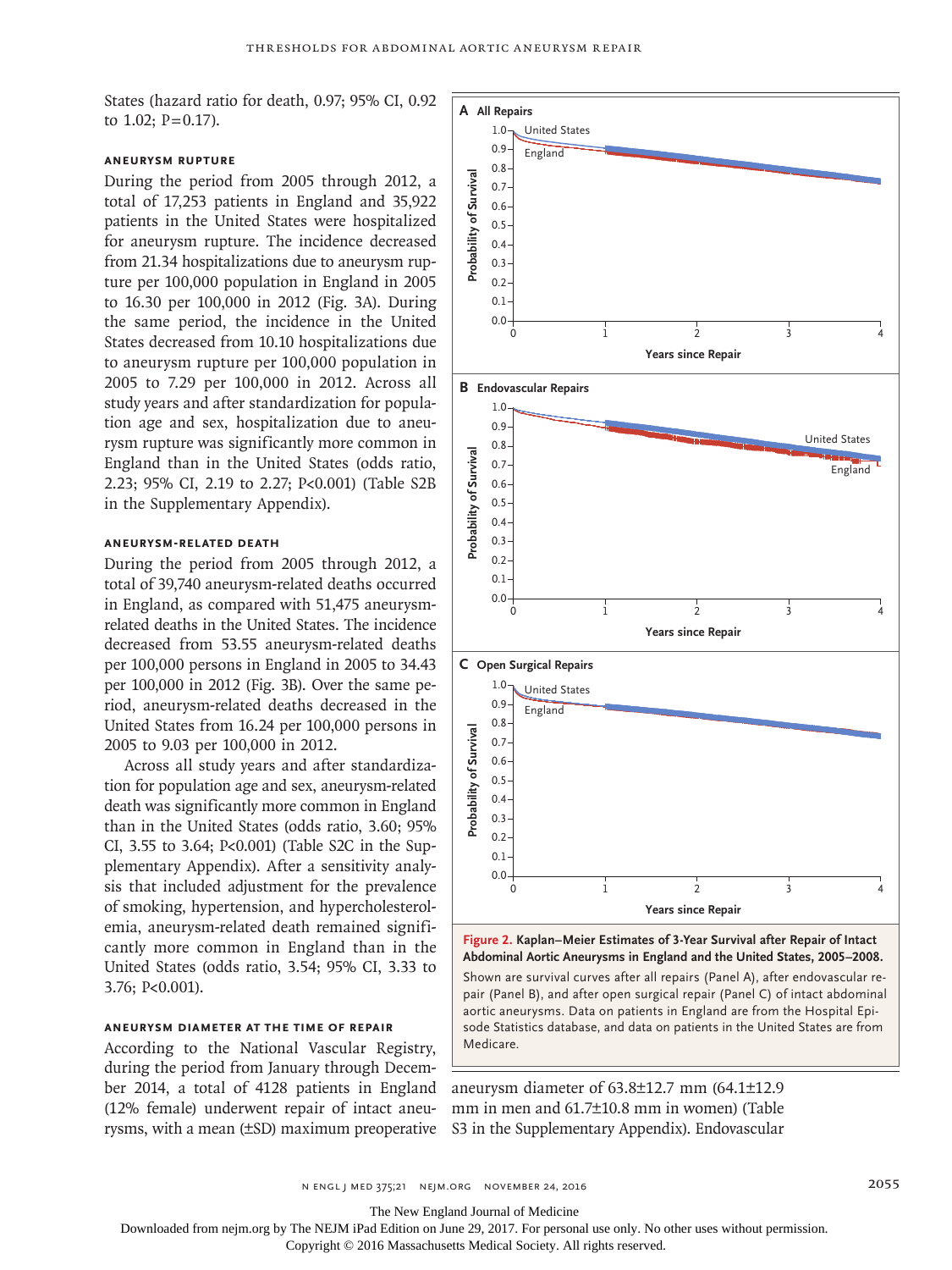

**Figure 3. Incidence of Hospitalization and Death due to Abdominal Aortic Aneurysms in England and the United States, 2005–2012.**

Panel A shows the incidence of hospitalization for ruptured abdominal aortic aneurysms. Data on patients in England are from the Hospital Episode Statistics database, and data on patients in the United States are from the Nationwide Inpatient Sample. Panel B shows the number of deaths related to abdominal aortic aneurysms. Data on patients in England are from the Office of National Statistics, and data on patients in the United States are

> repair was performed at a significantly lower diameter than open repair, and more men than women underwent repair below the recommended threshold (Table S3 in the Supplementary Appendix).

> According to the NSQIP, during the period from January through December 2013, a total of 2598 patients in the United States (21% female) underwent repair of intact aneurysms, with a mean maximum preoperative aneurysm diameter of 58.2±13.2 mm (58.6±13.4 mm in men and 56.3±12.0 mm in women) (Table S3 in the Supplementary Appendix). Endovascular repair was

performed at a significantly lower diameter than open repair, and more men than women underwent repair below the recommended threshold (Table S3 in the Supplementary Appendix).

With the use of population weighting for age and sex, the weighted mean diameter of abdominal aortic aneurysms at the time of repair was 63.7 mm in England, as compared with 58.3 mm in the United States. After adjustment for age, sex, and endovascular versus open repair, there remained a significant discrepancy in the diameter of repaired aneurysms; intact aneurysms at the time of repair in England were a mean (±SE) of 5.3±0.3 mm larger than intact aneurysms at the time of repair in the United States (P<0.001) (Fig. 4, and Fig. S1 in the Supplementary Appendix).

Data from the NAAASP on aneurysm screening in England showed that smaller aneurysms were significantly more common than larger aneurysms (Fig. 5A). Among the first 700,000 men enrolled (during the period from April 2009 through August 2014), 76 men per 100,000 men screened presented with aneurysms at or above the mean diameter for repair in the United States (58.6 mm), as compared with 48 men per 100,000 who presented with aneurysms at or above the mean diameter for repair in England (64.1 mm).

The application of U.S. thresholds for aneurysm repair to the proportion of aneurysms at each screened diameter in the NAAASP would result in a left shift of the probability distribution for aneurysm repair in England (Fig. S2 in the Supplementary Appendix). Among men with aneurysms larger than 50 mm in diameter, the application of U.S. probabilities for aneurysm repair at a given aortic diameter to aneurysm prevalence rates according to the diameter derived from the screening program in England results in an expected probability of aneurysm repair in England that would be equivalent to the distribution of repair at a given aortic diameter in the United States ( $P=0.17$  by the Kruskal– Wallis test) (Fig. 5B).

#### Discussion

This study showed that among patients with intact (nonruptured) abdominal aortic aneurysms, the rate of repair over an 8-year period was half as high in England as in the United States. Other data (from two different years) indicated

The New England Journal of Medicine

Downloaded from nejm.org by The NEJM iPad Edition on June 29, 2017. For personal use only. No other uses without permission.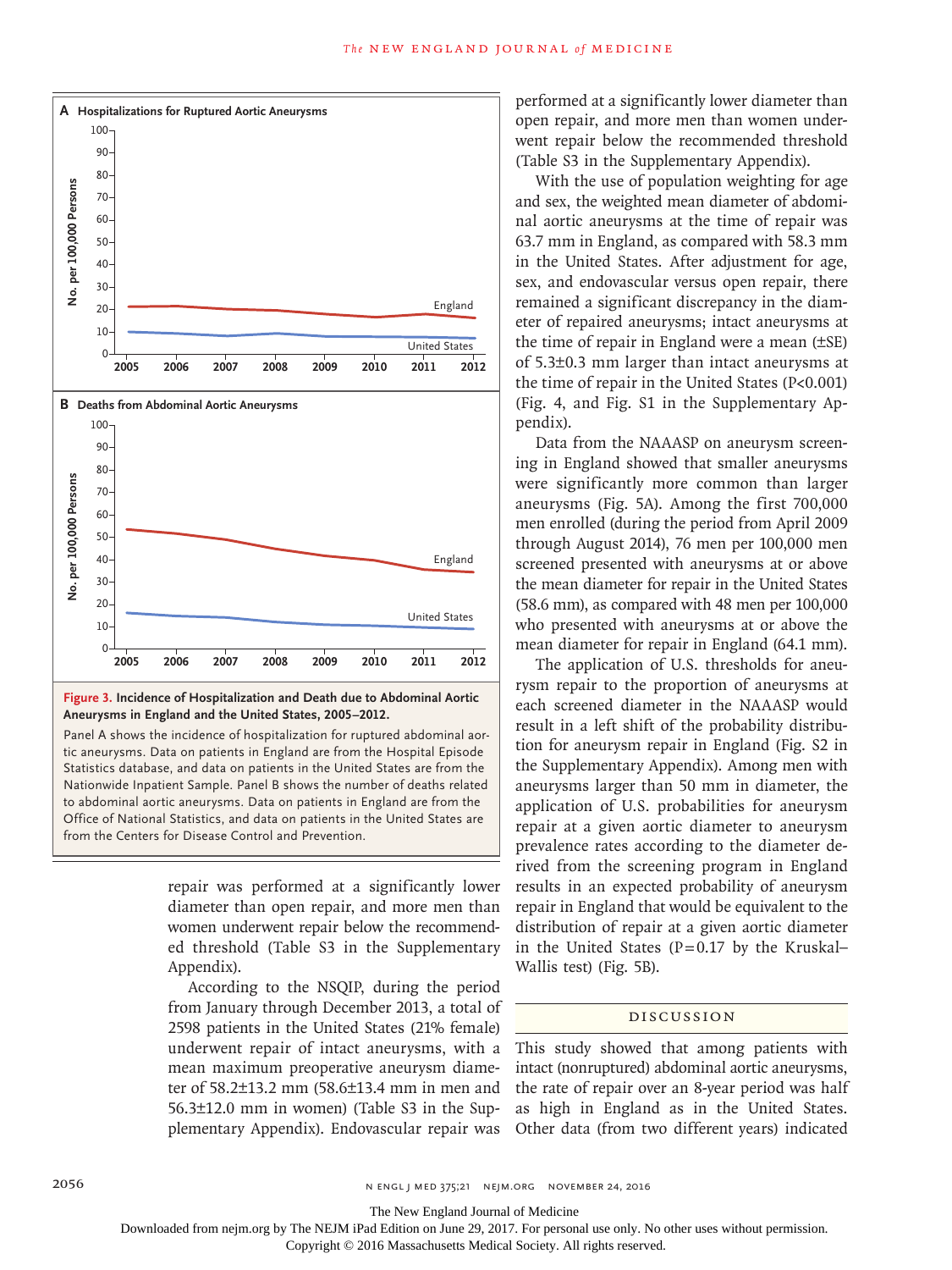that there was also a difference between the two countries in the mean aneurysm diameter at the time of repair, with an adjusted difference of 5.3 mm. National screening data for England suggest that these two observations may be related, because the prevalence of aneurysms at the mean diameter for repair in the United States was almost twice as high as the prevalence of aneurysms at the mean diameter for repair in England. In addition, we found that endovascular repair was used less frequently in England than in the United States, and endovascular repairs were performed at lower aneurysm diameters (in both countries) than open repair.

Among patients who were selected for aneurysm repair, in-hospital mortality and the rates of 3-year survival were similar in England and the United States. This finding suggests that the increased rate of aneurysm repair in the United States did not come at the expense of greater perioperative or postoperative risk. However, two observations from our data suggest that the lower rate of aneurysm repair in England may have adverse consequences. Although the rate of hospitalization due to aneurysm rupture decreased in both countries over the 8 years studied, this rate was more than twice as high in England as in the United States. In addition, although aneurysm-related mortality also decreased over time in both countries, this rate was 3.5 times as high in England as in the United States.

The rates of aneurysm repair and of aneurysm-related death were derived from separate data sets in both countries, and we have not shown a causal association between the two. Nonetheless, these observations, based on the same time period, suggest the possibility of a causal relationship and raise the question of whether outcomes in England would be improved if the repair thresholds used in the United States were adopted.

Previous clinical trials have suggested that survival among patients with aneurysms smaller than 55 mm in diameter was the same regardless of whether they underwent immediate repair or imaging surveillance and delayed repair.10-13 However, all these trials began recruitment at least a decade ago, and clinical practice has changed considerably since then.<sup>8,14-17</sup> It has been suggested that the size threshold for aneurysm repair should be revisited,<sup>18</sup> and this presumably would require new clinical trials.



Shown are probability density function curves of the diameter of abdominal aortic aneurysms at the time of repair in men (Panel A) and women (Panel B). Data on patients in England are from the U.K. National Vascular Registry, and data on patients in the United States are from the U.S. National Surgi-

The current study was limited by the available national data sets in England and the United States. Aneurysm diameters were analyzed at different time windows in England (2014) and the United States (2013) because of the availability of data. Information regarding cause of death was extracted from governmental populationweighted data sets (from the CDC and the Office of National Statistics), which potentially precluded complete case ascertainment of all deaths within 30 days after aneurysm surgery or deaths as a result of reinterventions for repair of aneurysms within the definition of "aneurysm-related mortality." Autopsy rates are low in both the United States and England, so it is difficult to

The New England Journal of Medicine

Downloaded from nejm.org by The NEJM iPad Edition on June 29, 2017. For personal use only. No other uses without permission.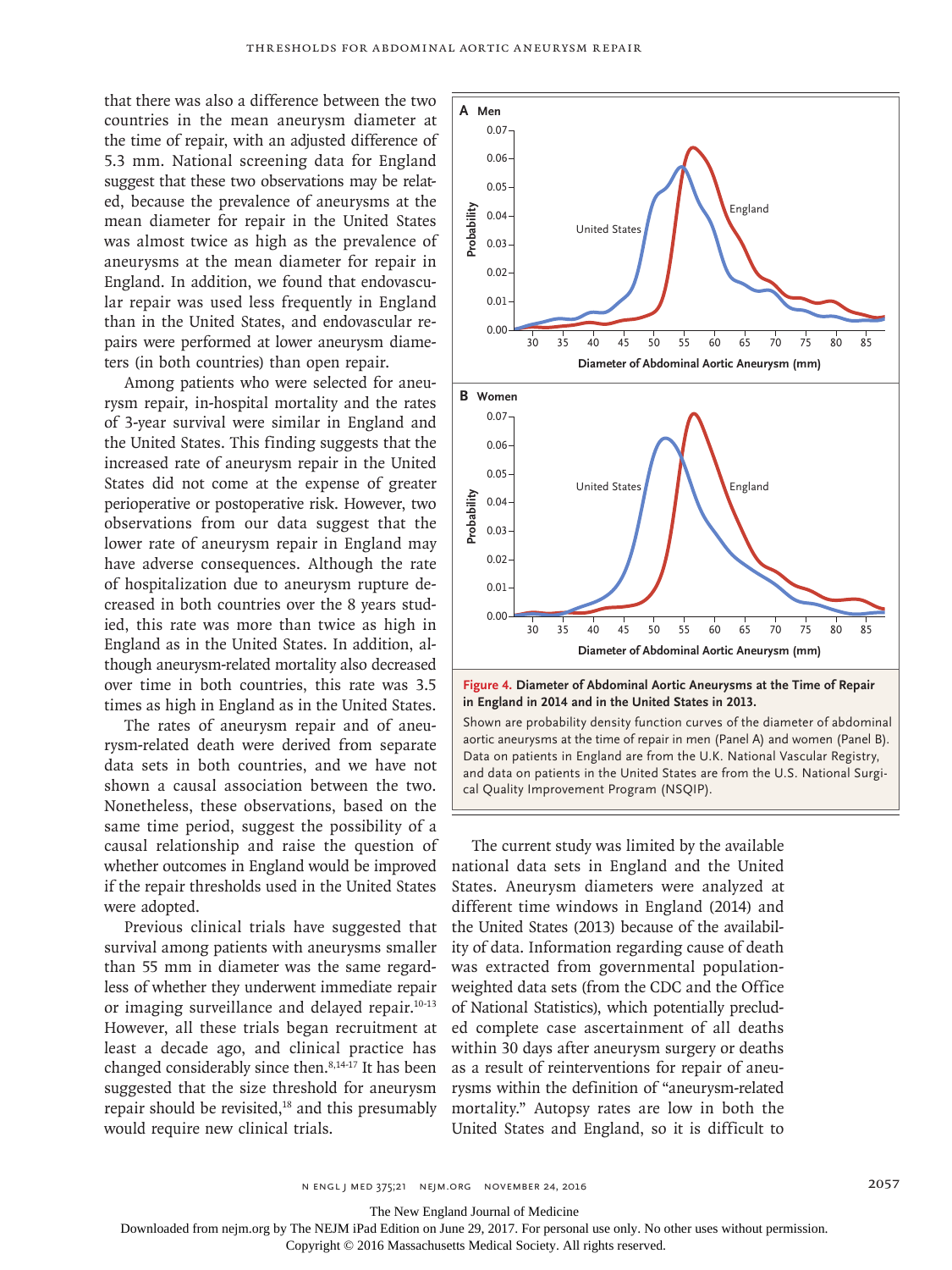

## **Figure 5. Diameter of Abdominal Aortic Aneurysms and Number of Repairs in England and the United States.**

Panel A shows a frequency histogram and probability density function distribution for the diameter of abdominal aortic aneurysms among the first 700,000 men screened in England. This screening occurred between April 2009 and August 2014. A total of 48 men per 100,000 men screened had aneurysms at or above the mean diameter for aneurysm repair in England, as compared with 76 men per 100,000 screened who had aneurysms at or above the mean diameter for aneurysm repair in the United States. Panel B shows the standardized numbers of repairs of abdominal aortic aneurysms in the United States as compared with the expected numbers of repairs of abdominal aortic aneurysms in England. The results are shown after application of the U.S. probability density for repair at various aortic diameters to the prevalence data for abdominal aortic aneurysms in England at each diameter in the U.K. national screening program. Data on patients in England are from the National Health Service Abdominal Aortic Aneurysm Screening Programme, and data on patients in the United States are from the NSQIP.

> definitively confirm government data on mortality due to aneurysm rupture. The contemporary diameter-specific prevalence of repair was available only for male patients through national

screening initiatives; this precluded modeling of the potential effect of threshold changes on the prevalence of repair among women.

Although analyses were adjusted for age, the age distribution at the time of repair in the United States showed a left shift as compared with the distribution in England; this also reflects the lower diameter at the time of repair in patients in the United States (Fig. S3 in the Supplementary Appendix). However, the age discrepancy was not large enough to explain the observed differences in the rates of aneurysm repair, aneurysm rupture, and death. Screening data suggest that the prevalence of aneurysms is similar in England and the United States, so it is unlikely that differences in the underlying prevalence of disease influenced the results of this study. The estimated prevalence of aneurysms larger than 30 mm in diameter is 1.4% among 3.1 million patients between 50 and 84 years of age in the United States, $19$  as compared with 1.3% according to contemporaneous NAAASP data on patients in England.

In conclusion, we compared data on abdominal aortic aneurysm repair in England with those data in the United States. In the United States, rates of aneurysm repair were twice as high as those in England over the period studied, and aneurysm repair was performed at a lower mean aneurysm diameter. Rates of aneurysm rupture and aneurysm-related death were significantly higher in England than in the United States.

The views expressed in this article are those of the authors and do not necessarily reflect those of the National Institute for Health Research, the National Health Service, or the Department of Health.

Supported by the Circulation Foundation, the United Kingdom National Institute for Health Research (NIHR), the National Heart, Lung, and Blood Institute (NHLBI) of the National Institutes of Health (NIH), a Circulation Foundation Surgeon Scientist Award (to Dr. Karthikesalingam), an NIHR Clinician Scientist Award (NIHR-CS-011-008, to Dr. Holt), a grant from the NHLBI (5R01HL105453-03, to Dr. Schermerhorn), and an NIH T32 Harvard–Longwood Research Training in Vascular Surgery grant (HL007734, to Dr. Soden).

Drs. Loftus and Thompson report receiving consulting fees from Endologix, Medtronic, and Gore and grant support to their institution from Endologix and Medtronic; and Dr. Schermerhorn, receiving fees for serving on a data and safety monitoring board from Endologix and consulting fees from Endologix and Cordis. No other potential conflict of interest relevant to this article was reported.

Disclosure forms provided by the authors are available with the full text of this article at NEJM.org.

The New England Journal of Medicine

Downloaded from nejm.org by The NEJM iPad Edition on June 29, 2017. For personal use only. No other uses without permission.